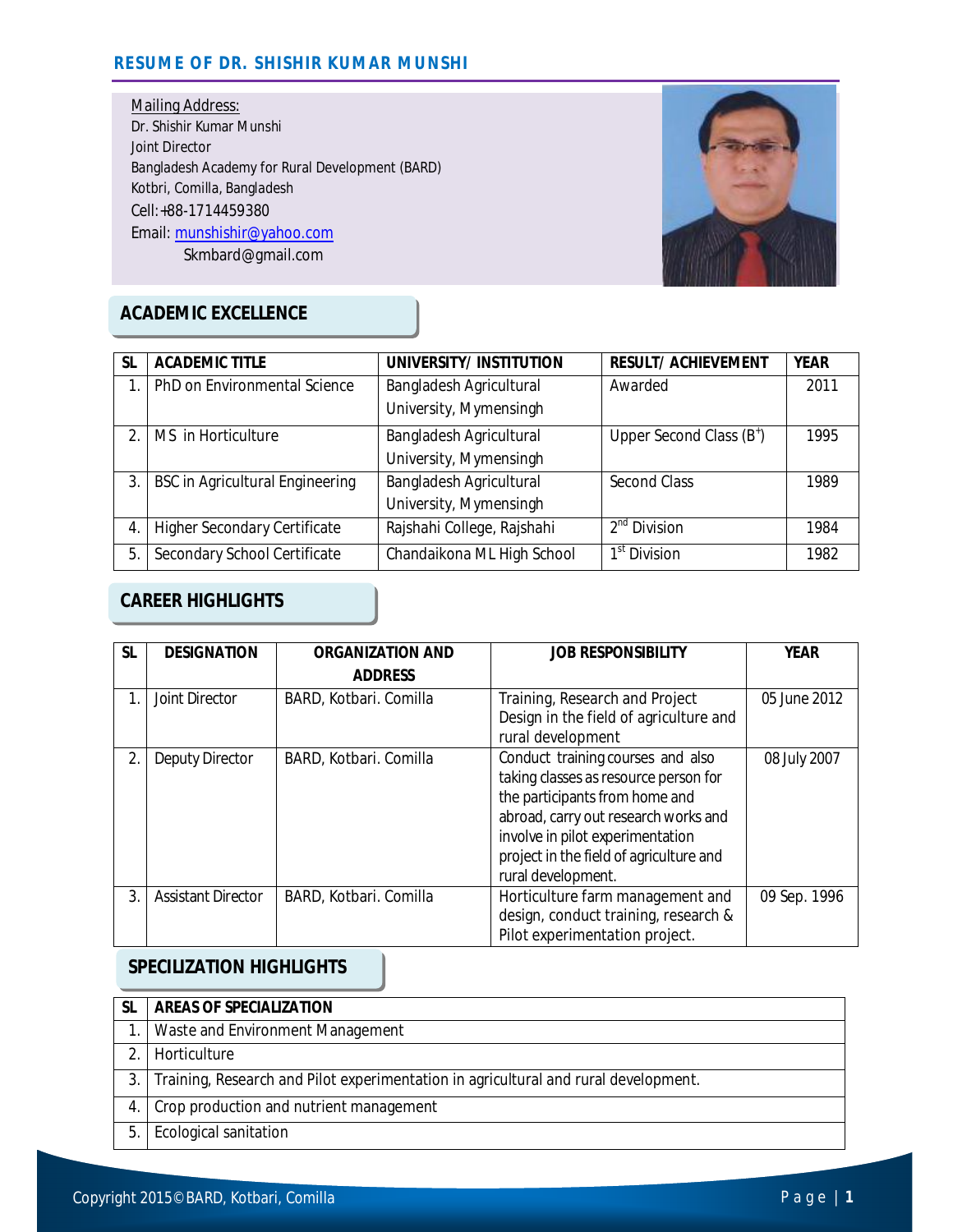#### **RESUME OF DR. SHISHIR KUMAR MUNSHI**

Mailing Address: Dr. Shishir Kumar Munshi Joint Director Bangladesh Academy for Rural Development (BARD) Kotbri, Comilla, Bangladesh Cell:+88-1714459380 Email: munshishir@yahoo.com Skmbard@gmail.com



### **PUBLICATION HIGHLIGHTS**

| -SL | <b>TYPES OF PUBLICATION</b> | <b>NUMBER</b> | <b>REMARKS</b> |
|-----|-----------------------------|---------------|----------------|
|     | Books/ Research Reports     | 08            |                |
|     | (home and abroad)           |               |                |
|     | Journal Article             | 08            |                |
|     | (home and abroad)           |               |                |

#### **TRAINING**

| <b>SL</b> | <b>TRAINING TITLE</b>             | <b>ORGANIZATION</b>                 | <b>LOCATION</b>    | <b>YEAR</b> |
|-----------|-----------------------------------|-------------------------------------|--------------------|-------------|
| 1.        | Climate<br>change<br>governance:  | Wageningen University and Research  | <b>Netherlands</b> | 2012        |
|           | adaptation and mitigation as      |                                     |                    |             |
|           | institutional change process      |                                     |                    |             |
| 2.        | <b>Strategies for Sustainable</b> | National Institute of Rural         | Rajendranagar,     | 2012        |
|           | Agriculture and Rural             | Development                         | Hyderabad, India,  |             |
|           | Development                       |                                     |                    |             |
| 3.        | Agriculture<br>Transition:<br>in  | Centre for Development & Innovation | <b>Netherlands</b> | 2010        |
|           | Innovative<br>approaches<br>to    | (CDI)                               |                    |             |
|           | sustainable farming               |                                     |                    |             |
| 4.        | Vegetable Production              | Egyptian International Centre for   | Egypt              | 2004        |
|           |                                   | Agriculture (EICA)                  |                    |             |
| 5.        | <b>Financial Management</b>       | Bangladesh Public administration    | Savar, Dhaka       | 1997        |
|           |                                   | Training centre (BPATC)             |                    |             |
| 6.        | Special computer application      | Bangladesh Public administration    | SAVAR, DHAKA       | 2000        |
|           |                                   | Training centre (BPATC)             |                    |             |
| 7.        | ToT on Disaster management        | <b>BCS Admin Academy</b>            | Shahbag, Dhaka     | 1999        |
| 8.        | Training of Trainers (ToT)        | Bangladesh Society for Training and | Dhaka              | 2003        |
|           |                                   | Development (BSTD)                  |                    |             |